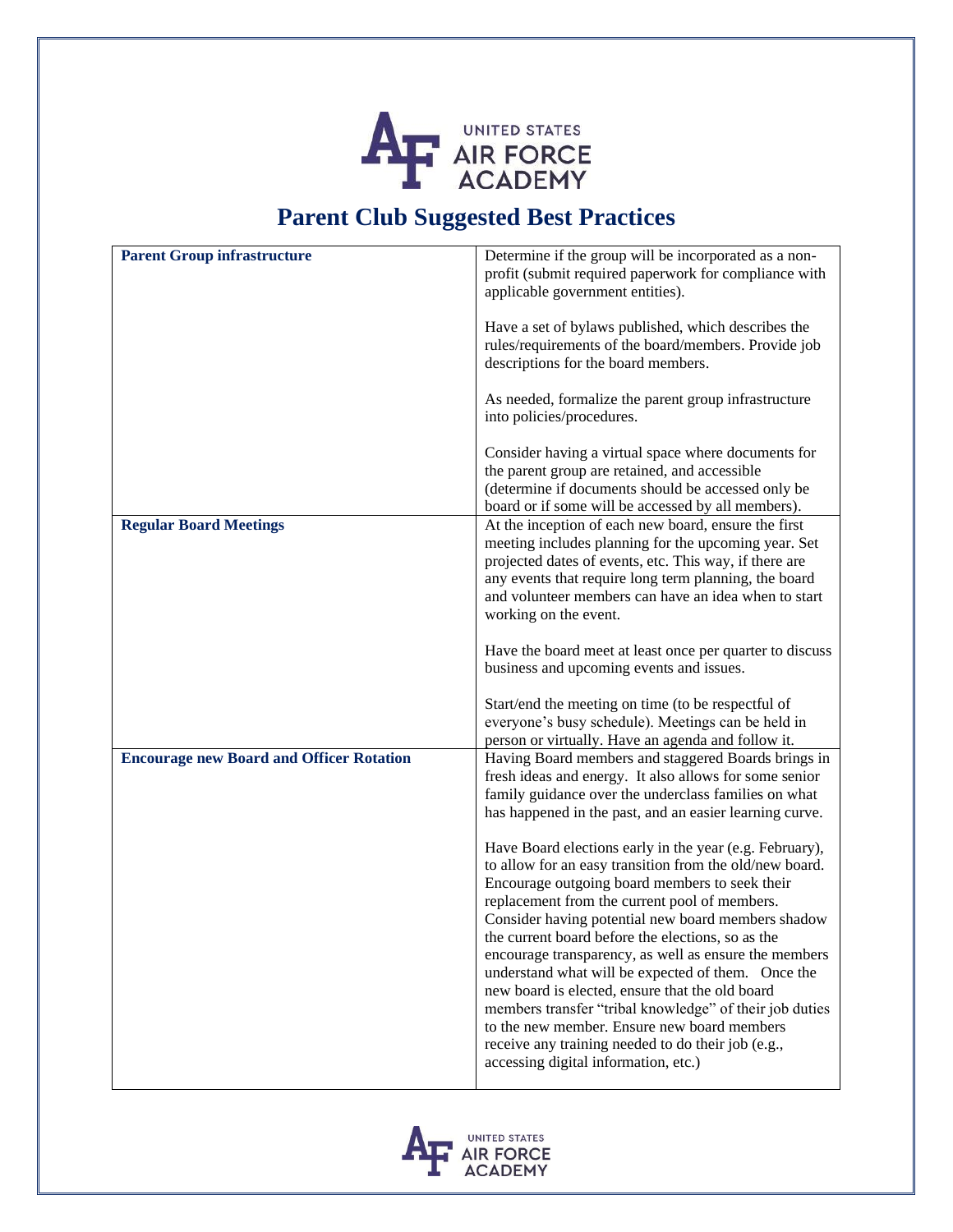|                                            | Consider the impact the terms based on senior families.<br>For example, the OCPA term starts May 1, and ends<br>April 30th of each year. This way the new Board is in<br>full control, and the senior families don't have to<br>consider being involved in the upstart of the next<br>academic year.                                                                                                                                                                                                                                                                   |
|--------------------------------------------|------------------------------------------------------------------------------------------------------------------------------------------------------------------------------------------------------------------------------------------------------------------------------------------------------------------------------------------------------------------------------------------------------------------------------------------------------------------------------------------------------------------------------------------------------------------------|
| <b>Regular member meetings</b>             | Host regular member meetings. If possible, hold them<br>at a member 's house or a local venue. Consider<br>outdoor venues when appropriate, as there is more<br>space to mingle.                                                                                                                                                                                                                                                                                                                                                                                       |
|                                            | Consider themed meetings:<br>Center a meeting on/near a holiday, to<br>a.<br>encourage fun themes for food, décor, dress.<br>Even if there is not a holiday, consider a fun<br>b.<br>theme (such as welcome back – Aloha, chili<br>cook off contest, etc.)<br>Try to add a upperclassmen oriented meeting (<br>$c_{\cdot}$<br>in late March), where senior parents and even<br>alumni, can educate newer parents on the<br>do's/don'ts of USAFA life and learning<br>experiences for USAFA event planning. This<br>could even evolve into a mentoring type<br>program. |
| <b>Packing Party (Cadet Care Packages)</b> | The parent groups exist to support the Cadets as well,<br>and where/when possible consider sending care                                                                                                                                                                                                                                                                                                                                                                                                                                                                |
|                                            | packages to Cadets. This can be accomplished by<br>having each family who wishes to participate, they<br>should bring a little something to pack in each Cadet's<br>box. In addition, most families will typically want to<br>mail some things to their Cadets, and it helps keep a<br>regular encouragement up to their Cadet. Beside treats,<br>families can put items the Cadet's need, want, or items<br>that parents may want them to have.                                                                                                                       |
|                                            | Consider special events $-$ such as recognition,<br>graduation – where the parent group may be able to<br>provide support to the Cadets. (e.g., small gifts,<br>squadron care packages, etc.)                                                                                                                                                                                                                                                                                                                                                                          |
| <b>Social parties (Football events)</b>    | Tie in a meeting/packing party with a social event,<br>such as the football games. These events are usually<br>held at a local restaurant. Consider inviting parents of<br>the other rival military academies to watch the game.                                                                                                                                                                                                                                                                                                                                       |
| <b>New member</b>                          | Recruitment/retention<br>Review the list from Marie frequently, and<br>a.<br>keep one list where you have a status of<br>contact, and add new Appointee families as<br>Marie's list is updated and sent to the<br>President.<br>Make more than one attempt to contact the<br>b.<br>family (email/text, then call). Sometimes the<br>list has erroneous information - contact Marie<br>for assistance as needed.<br>Hold a new Appointee brunch or<br>c.<br>meeting. For example, this could be a formal<br>brunch with inviting the Appointees/their                   |
|                                            | UNITED STATES<br><b>AIR FORCE</b><br><b>ACADEMY</b>                                                                                                                                                                                                                                                                                                                                                                                                                                                                                                                    |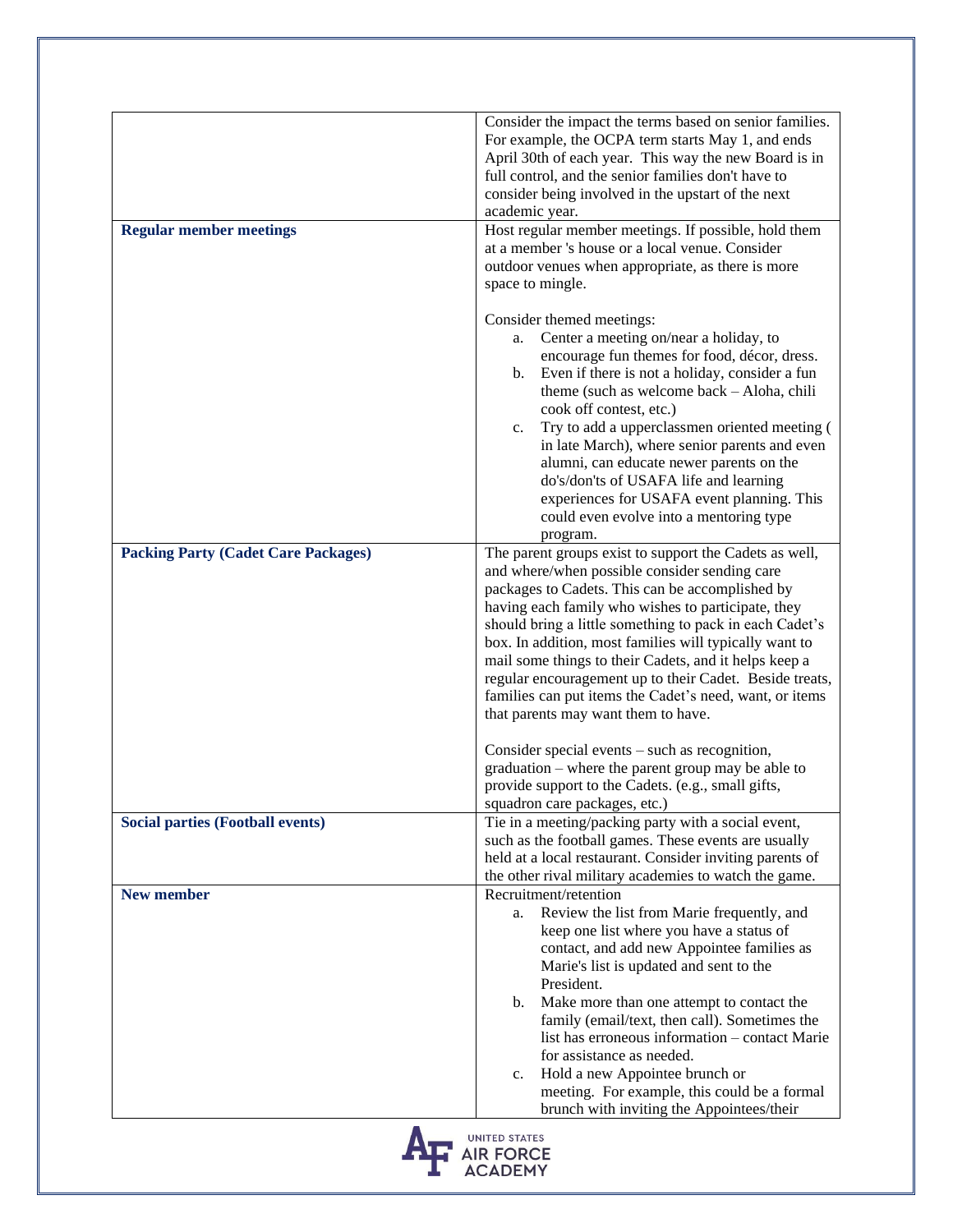|                          | families, with guest speakers from the<br>Alumni, and current upper-class<br>cadets. Provide for break-out sessions for the<br>parents to understand the OCPA, and for the<br>Cadets to ask questions freely to the upper<br>class, before they go to I-Day.<br>New Parent Welcome meeting in July after<br>d.<br>the 4th before the call home day. Off the<br>meeting to new member families, as well as<br>Appointee families who have not yet signed<br>up to become a member). Suggested<br>discussion topics: Life since I-day, what to<br>expect during BCT2, membership<br>opportunities. Have a roundtable for all of the<br>questions the family members have.                                                                                                                                                                                                                                                                                 |
|--------------------------|---------------------------------------------------------------------------------------------------------------------------------------------------------------------------------------------------------------------------------------------------------------------------------------------------------------------------------------------------------------------------------------------------------------------------------------------------------------------------------------------------------------------------------------------------------------------------------------------------------------------------------------------------------------------------------------------------------------------------------------------------------------------------------------------------------------------------------------------------------------------------------------------------------------------------------------------------------|
| <b>Social media</b>      | Etiquette                                                                                                                                                                                                                                                                                                                                                                                                                                                                                                                                                                                                                                                                                                                                                                                                                                                                                                                                               |
|                          | Facebook/Instagram-Have an admin who is<br>a.<br>good at social media, who can post frequently<br>on shared articles from USAFA, and on<br>events of the parent group or activities that the<br>Cadets from parent group may be doing and<br>that are of interest to the families NOTE: The<br>parent group will need to decide whether or<br>not to allow New Appointee families to<br>access the Parent Group social media profiles<br>(which may be private groups).<br>Website-Have a functional website for the<br>$\mathbf{b}$ .<br>parent group that is publicly available. An<br>AOG website is available. The AOG support<br>is free, and consistent, and will help new<br>members find the parent website. Ensure that<br>someone is able to manage the website.                                                                                                                                                                              |
| <b>Education/Support</b> | Be of service to the parent group members. Try to be                                                                                                                                                                                                                                                                                                                                                                                                                                                                                                                                                                                                                                                                                                                                                                                                                                                                                                    |
|                          | the members 1st thought of where to turn when they<br>have a question, are looking for info or have concerns.<br>If a family has a life-event (e.g., marriage, baby, etc),<br>find ways if the parent group can offer any support,<br>encouragement.<br>Educate on what the parent group dues are for, as<br>members may question where the dues are used. The<br>board needs to determine if the dues are to be paid up<br>front for all 4 years, or collected annually. Dues<br>support parent group events (e.g., new Appointee<br>brunch scholarships for Appointees, and submission of<br>any financial support to USAFA/military events (e.g.<br>All Academy Military Ball), Senior party, name tages,<br>etc.). In addition, families will need to pay separately<br>for any Cadet Care packages they will send.<br>If finances for membership are an issue, consider<br>financial aid options (e.g., scholarship of a family,<br>payment plan). |
| Communication            | When a member has an issue or is looking for                                                                                                                                                                                                                                                                                                                                                                                                                                                                                                                                                                                                                                                                                                                                                                                                                                                                                                            |
|                          | information, promptly respond. If you are not able to<br>answer the question, be prepared to direct the question                                                                                                                                                                                                                                                                                                                                                                                                                                                                                                                                                                                                                                                                                                                                                                                                                                        |
|                          | <b>UNITED STATES</b>                                                                                                                                                                                                                                                                                                                                                                                                                                                                                                                                                                                                                                                                                                                                                                                                                                                                                                                                    |